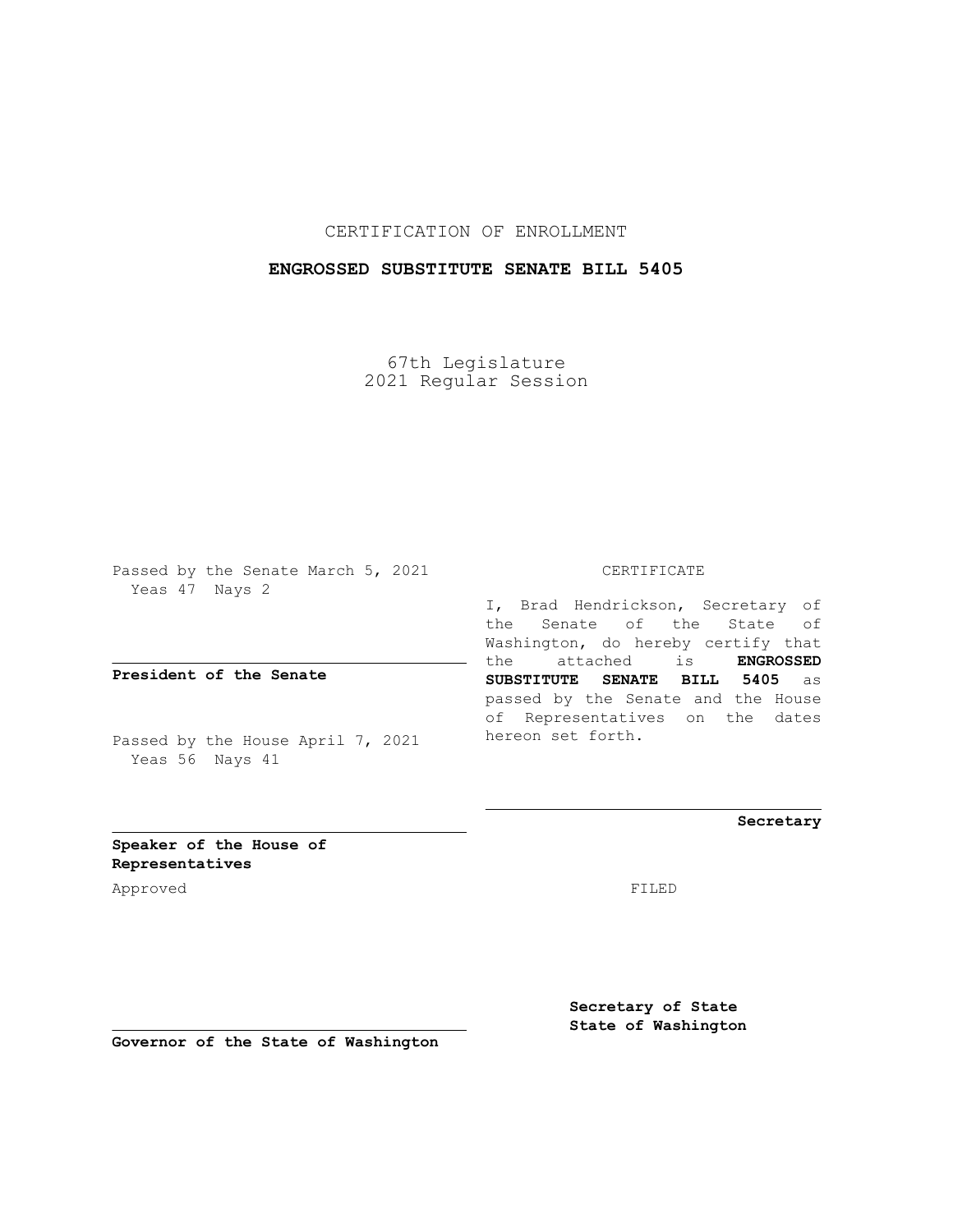## **ENGROSSED SUBSTITUTE SENATE BILL 5405**

Passed Legislature - 2021 Regular Session

**State of Washington 67th Legislature 2021 Regular Session**

**By** Senate Ways & Means (originally sponsored by Senators Hasegawa, Conway, Liias, Nguyen, Saldaña, and Wilson, C.)

READ FIRST TIME 02/22/21.

1 AN ACT Relating to racial equity analysis for the joint 2 legislative audit and review committee work; amending RCW 44.28.005; 3 adding a new section to chapter 44.28 RCW; creating a new section; 4 and providing an expiration date.

5 BE IT ENACTED BY THE LEGISLATURE OF THE STATE OF WASHINGTON:

6 NEW SECTION. **Sec. 1.** A new section is added to chapter 44.28 7 RCW to read as follows:

 The joint committee shall incorporate a racial equity analysis into performance audits, sunset reviews, and other audits or reports conducted by the joint committee. The joint committee shall note in its audits, reviews, and reports if a racial equity analysis is not necessary or appropriate. The joint committee may work with the office of equity, the governor's office of Indian affairs, the LGBTQ commission, the Washington state women's commission, and the ethnic commissions to design the racial equity analysis required under this 16 section.

17 NEW SECTION. **Sec. 2.** (1) The joint legislative audit and review 18 committee must complete a racial equity analysis by December 31, 19 2021, on the impact of the restrictions on in-person K-12 education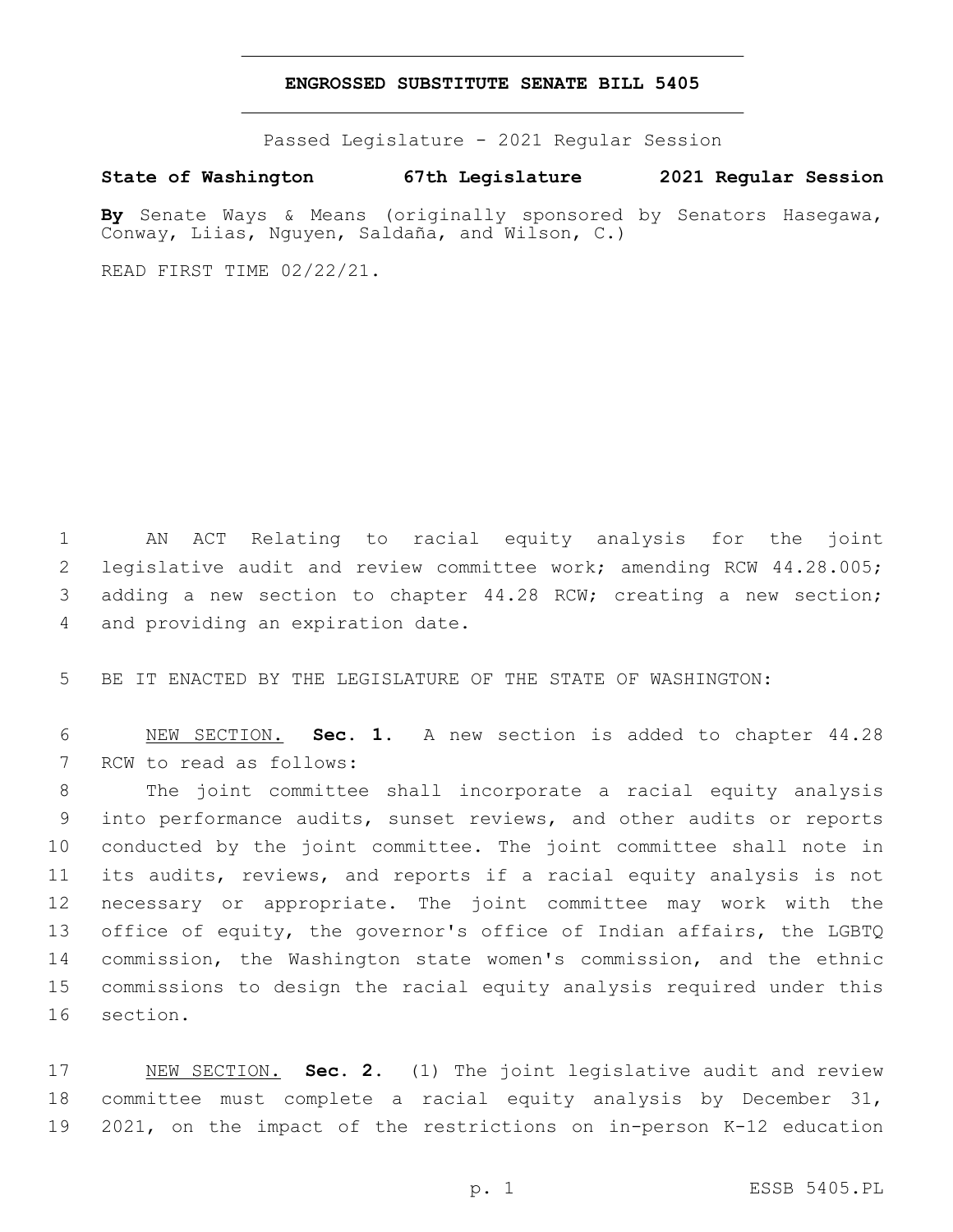1 put in place since the state of emergency declared on February 29, 2020, for all counties in Washington due to COVID-19.

3 (2) This section expires July 1, 2022.

 **Sec. 3.** RCW 44.28.005 and 1996 c 288 s 2 are each amended to 5 read as follows:

 Unless the context clearly requires otherwise, the definitions in 7 this section apply throughout this chapter.

 (1) "Legislative auditor" means the executive officer of the 9 joint legislative audit and review committee.

 (2) "Economy and efficiency audits" means performance audits that establish: (a) Whether a state agency or unit of local government receiving state funds is acquiring, protecting, and using its 13 resources such as personnel, property, and space economically and efficiently; (b) the causes of inefficiencies or uneconomical practices; and (c) whether the state agency or local government has complied with significant laws and rules in acquiring, protecting, 17 and using its resources.

 (3) "Ethnic commissions" means the Washington state commission on African American affairs established in chapter 43.113 RCW, the Washington state commission on Asian Pacific American affairs 21 established in chapter 43.117 RCW, and the Washington state commission on Hispanic affairs established in chapter 43.115 RCW.

 (4) "Final compliance report" means a written document, as 24 approved by the joint committee, that states the specific actions a state agency or unit of local government receiving state funds has taken to implement recommendations contained in the final performance 27 audit report and the preliminary compliance report. Any recommendations, including proposed legislation and changes in the 29 agency's rules and practices or the local government's practices, based on testimony received, must be included in the final compliance 31 report.

 ( $(44)$ )) (5) "Final performance audit report" means a written document adopted by the joint legislative audit and review committee that contains the findings and proposed recommendations made in the preliminary performance audit report, the final recommendations adopted by the joint committee, any comments to the preliminary performance audit report by the joint committee, and any comments to the preliminary performance audit report by the state agency or local 39 government that was audited.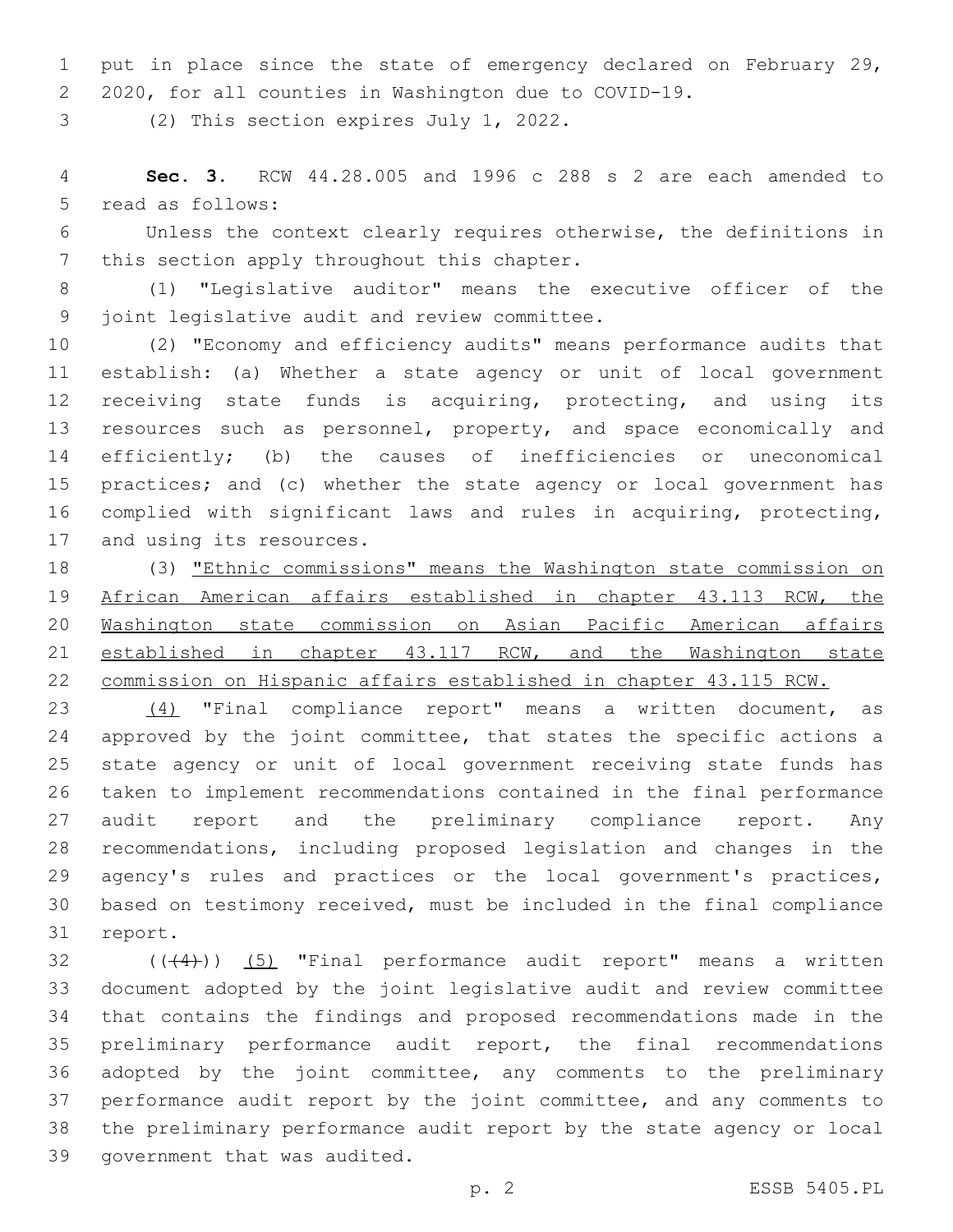1 (((45))) (6) "Joint committee" means the joint legislative audit 2 and review committee.

 ( $(\overline{6})$ ) (7) "Local government" means a city, town, county, special purpose district, political subdivision, municipal corporation, or quasi-municipal corporation, including a public corporation created by such an entity.6

 ( $(\overline{+7})$ ) (8) "Performance audit" means an objective and systematic assessment of a state agency or any of its programs, functions, or activities, or a unit of local government receiving state funds, by an independent evaluator in order to help public officials improve 11 efficiency, effectiveness, and accountability. Performance audits include economy and efficiency audits and program audits. A performance audit of a local government may only be made to determine whether the local government is using state funds for their intended 15 purpose in an efficient and effective manner.

16 (((8)) (9) "Performance measures" are a composite of key indicators of a program's or activity's inputs, outputs, outcomes, 18 productivity, timeliness, and/or quality. They are means of evaluating policies and programs by measuring results against agreed 20 upon program goals or standards.

21 ((+9)) (10) "Preliminary compliance report" means a written document that states the specific actions a state agency or unit of local government receiving state funds has taken to implement any recommendations contained in the final performance audit report.

25 (((10))) (11) "Preliminary performance audit report" means a written document prepared for review and comment by the joint legislative audit and review committee after the completion of a performance audit. The preliminary performance audit report must contain the audit findings and any proposed recommendations to improve the efficiency, effectiveness, or accountability of the state 31 agency or local government audited.

32 (((41))) (12) "Program audits" means performance audits that determine: (a) The extent to which desired outcomes or results are being achieved; (b) the causes for not achieving intended outcomes or results; and (c) compliance with significant laws and rules 36 applicable to the program.

 $(1, 12)$  ( $(1, 13)$  "State agency" or "agency" means a state agency, department, office, officer, board, commission, bureau, division, institution, or institution of higher education. "State agency"